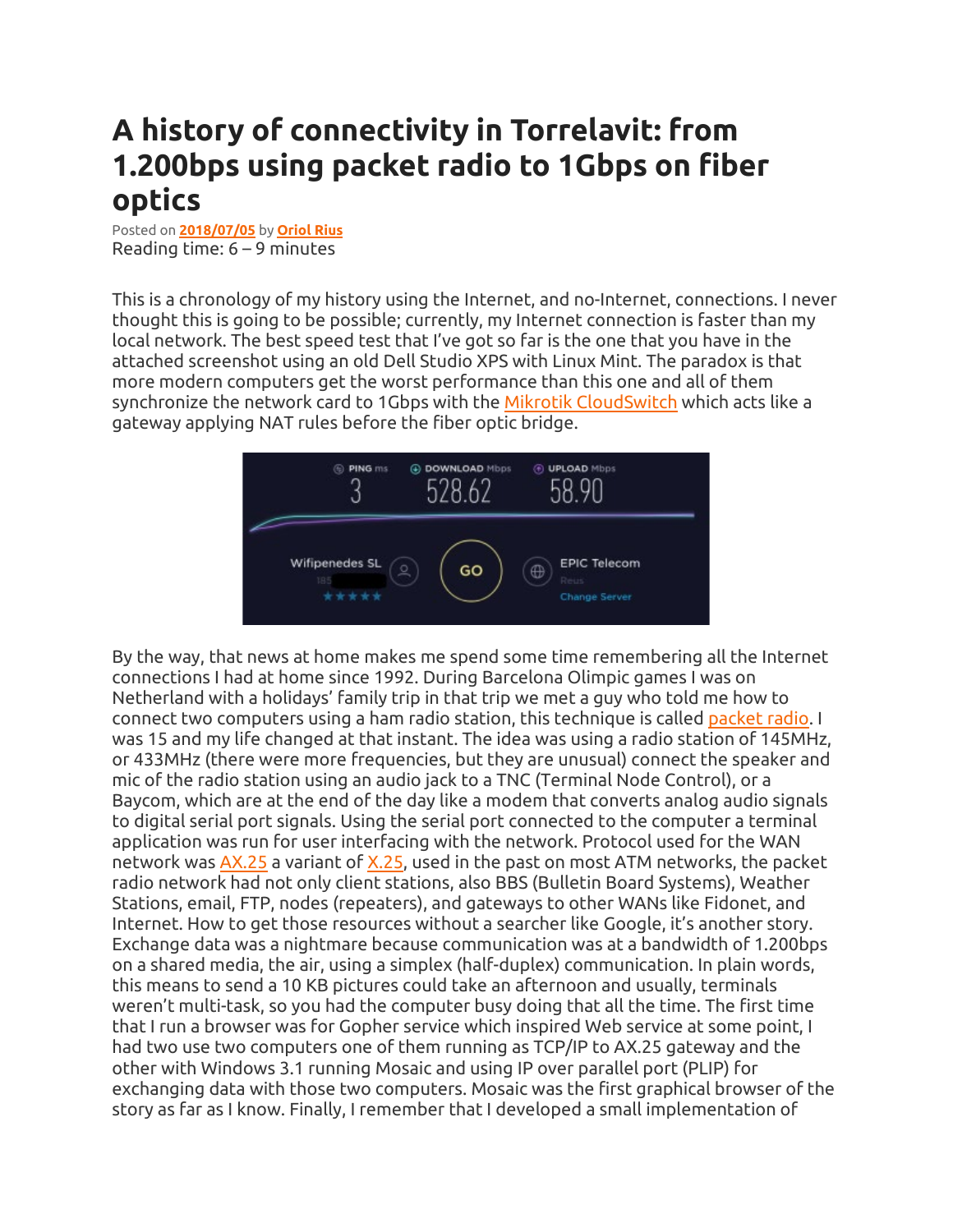TCP/IP stack over AX.25 on an EPROM for a TNC, it was very basic but good enough for mapping ham radio IDs and TCP/IP addresses. BTW, my ham radio ID was EB3EWH.

This part of the story lasted about 5 years, I remember the late 90s when good enough plain old telephone line (POTS) was installed at home and a super modern 9600bps telephonic modem which evolved very fast to different speeds up to 56K was the only option for connecting to the Internet. We used Infovía and Infovía plus a Telefonica service for getting data network instead of regular calls to the ISPs, painful part of the story. Slow speeds also and expensive services for what we get. Maybe the most fun thing about this part of the history was when someone at home pick up the phone and data connection was interrupted. Other roughly 5 years with this connectivity pattern.

In the early 2000s, I installed an ISDN line at home with two 64kbps at home, on those was permanently connected to the Internet and the other one was available for voice calls. ISDN was an exciting and very stable technology I'm out of the market currently, but I think it's still possible to buy links using so old technology. This part of the history was shorter than the previous ones and the funniest story was a thunderstorm and lighting day when the TR1 exploited in front of me I scared a lot.

At the end of 2002 a 256Kbps ADSL was installed on top of a new POTS line installed again at home. It was like a dream, finally, I was navigating with broad bandwidth. ADSL speed up to 2Mbps it was impossible to improve the speed to higher speeds than that because I'm too far from any ADSL distribution point. I remember in 2012 I was paying for 6Mbps internet connection which was the smallest possible to hire and my maximum speed was 1.9Mbps measured with the proper equipment for quality lines test.

At the end of 2013 I installed a Wi-Fi link with a guy who re-sell fiber optics connection in Sant Sadurní d'Anoia using a link to the Ordal which is a mountain that I can view from home, about 10 km link using 5GHz frequency. Speed was 6Mbps/300kbps. This link was active until two days ago, but since August 2014 the main Internet connection was using another Wi-Fi link with a company called [XTA](http://xta.cat/) (Xarxa de Telecomunicacions Alternatives), a.k.a. WifiPenedes which is part of the [Guifi.net](http://guifi.net/) project. This is the same company which installed fiber optics at home the day before yesterday at home. The Wi-Fi link that I had with WifiPenedes was 20Mbps/1Mbps and currently, with the fiber optics I have 1Gbps/300Mbps and there is no backup link with any other technology. BTW, I have a 4G subscription which can be used for emergencies.

At the end of 2013 I installed a Wi-Fi link with a guy who re-sell fiber optics connection in Sant Sadurní d'Anoia using a link to the Ordal which is a mountain that I can view from home, about 10 km link using 5GHz frequency. Speed was 6Mbps/300kbps. This link was active until two days ago, but since August 2014 the main Internet connection was using another Wi-Fi link with a company called XTA (Xarxa de Telecomunicacions Alternatives), a.k.a. WifiPenedes which is part of the Guifi.net project. This is the same company which installed fiber optics at home the day before yesterday at home. The Wi-Fi link that I had with WifiPenedes was 20Mbps/1Mbps and currently, with the fiber optics I have 1Gbps/300Mbps and there is no backup link with any other technology. BTW, I have a 4G subscription which can be used for emergencies.